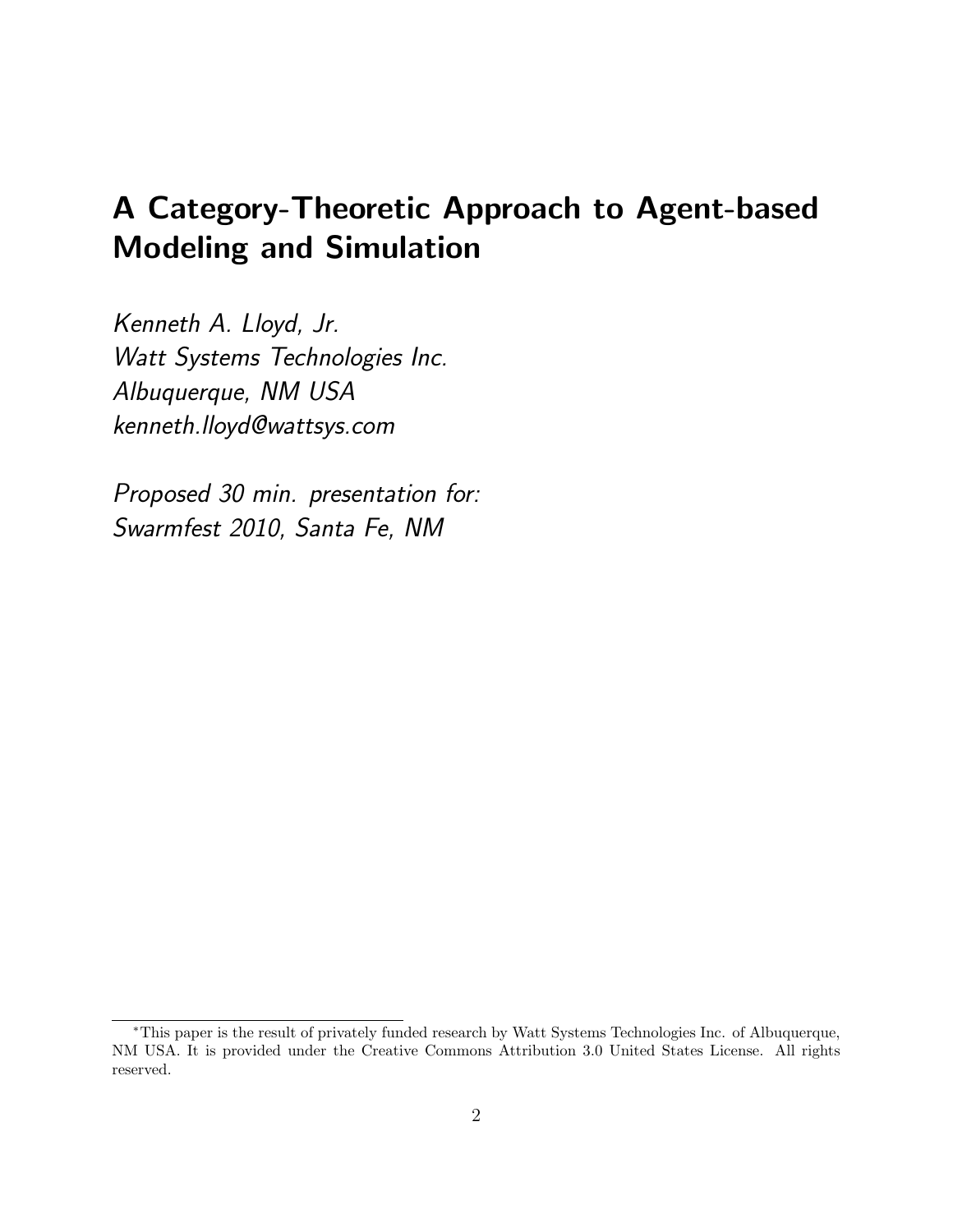#### Abstract

Category Theory represents a robust mathematical formalism for the study of systems, including system elements, coupling, structure, behavior and morphism<sup>1</sup>. These properties are also fundamental in the study and practice of Agent-Based Modeling and Simulation (ABMS).

The purpose of this presentation is to provide a very elementary, introductory overview of the application of a category-theoretic approach to ABMS. This approach is applied to a real-world biomedical problem domain involving emergent properties of inter-cellular interaction in Systemic Inflammatory Response Syndrome.

The objective is to raise awareness of the value of this approach and to demonstrate the representation of the universal properties of this methodology.

Keywords: category theory, agent-based modeling and simulation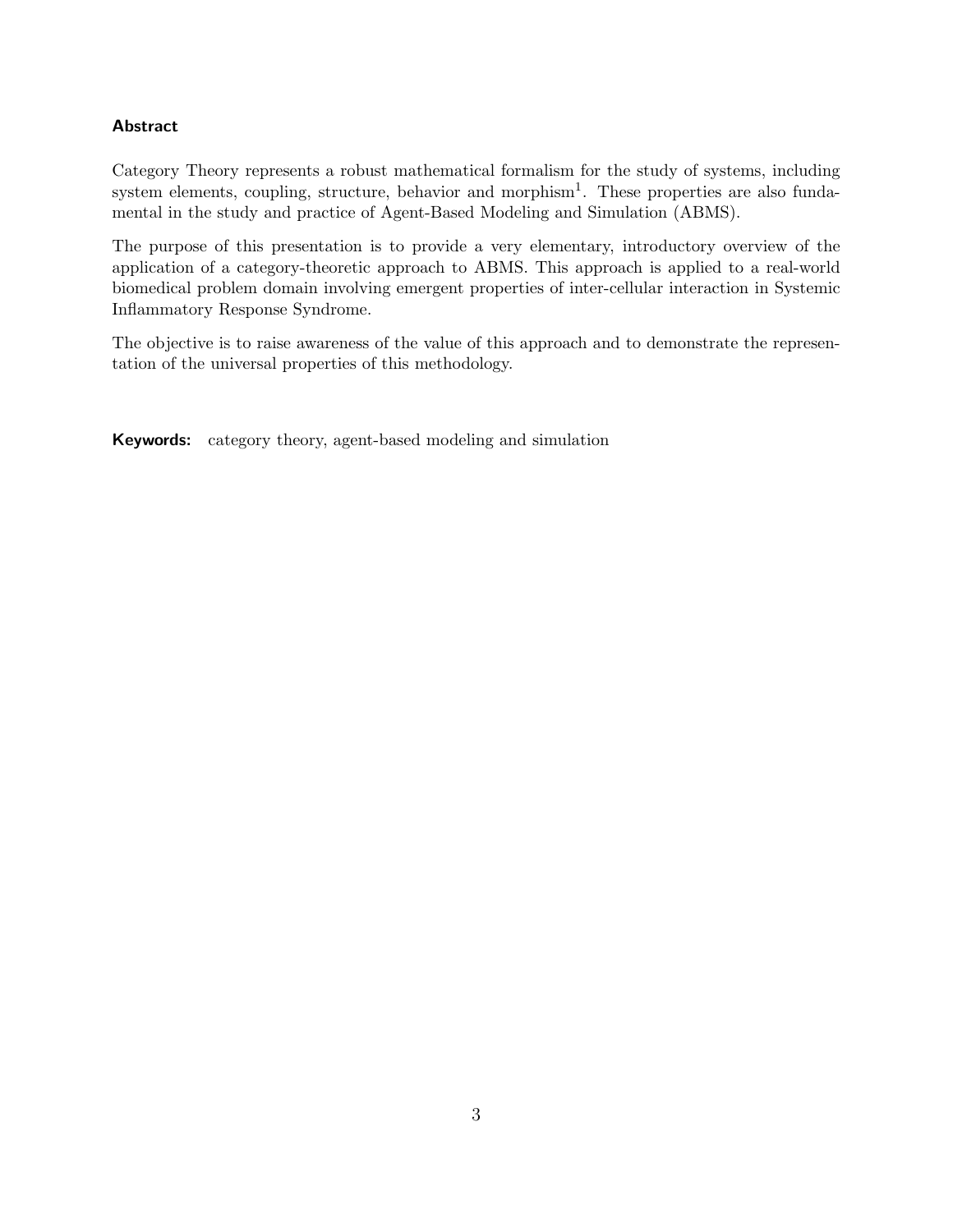## **Contents**

| 1.1                         |                                                                        |  |
|-----------------------------|------------------------------------------------------------------------|--|
| 1.2                         |                                                                        |  |
|                             | 1.2.1                                                                  |  |
|                             | 1.2.2                                                                  |  |
|                             | Selection of Agent-based Models from a Probability Density 12<br>1.2.3 |  |
| 1.3                         |                                                                        |  |
| $\mathcal{D}_{\mathcal{L}}$ |                                                                        |  |
| $\mathcal{R}$               |                                                                        |  |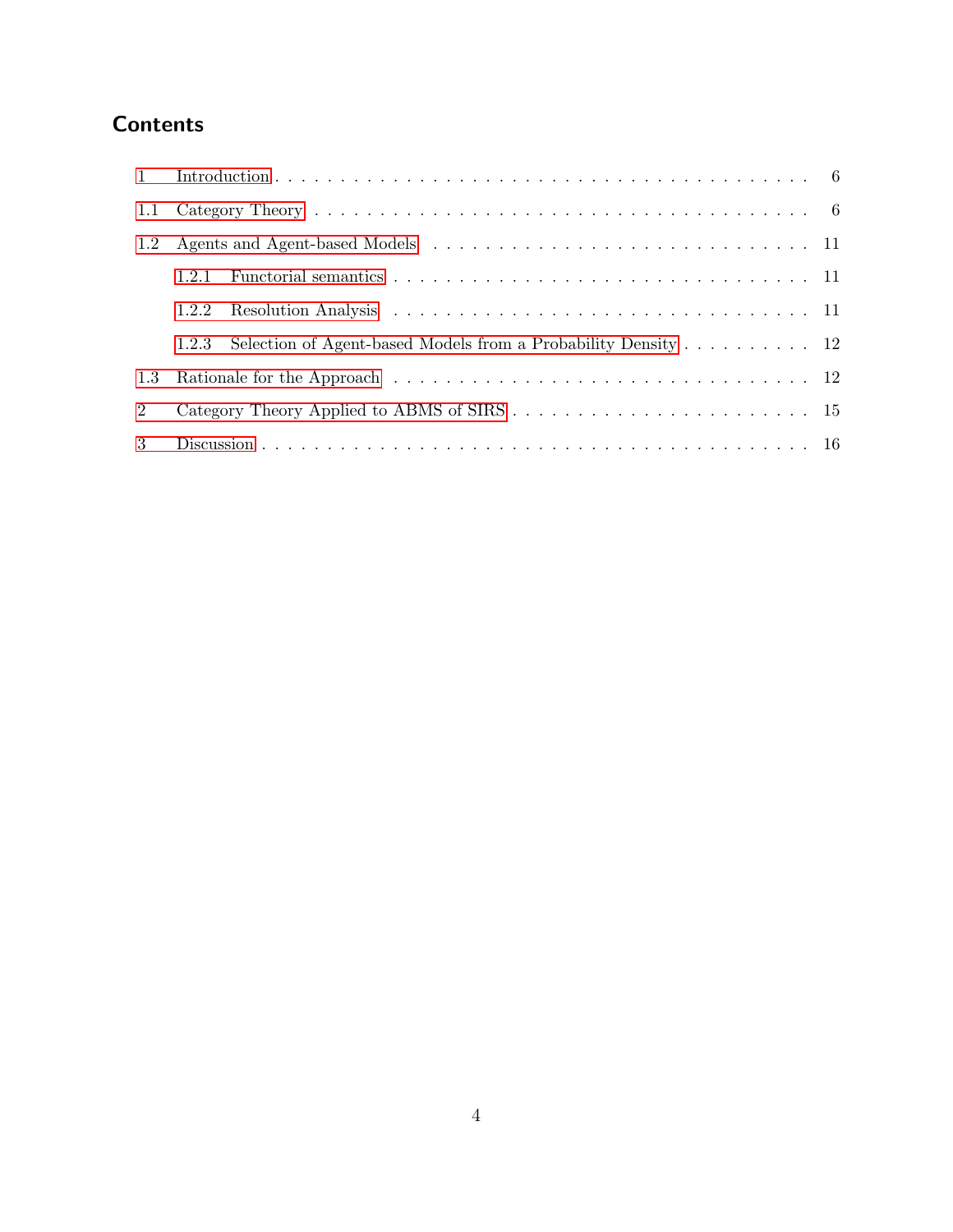## List of Figures

| $\mathbf{1}$    |                                                                    |  |
|-----------------|--------------------------------------------------------------------|--|
| 2               |                                                                    |  |
| 3               |                                                                    |  |
| 4               |                                                                    |  |
| 5 <sup>5</sup>  |                                                                    |  |
| 6               |                                                                    |  |
| $7\phantom{.0}$ |                                                                    |  |
| 8               | Background Categorical System of Cytokine Communication in SIRS 17 |  |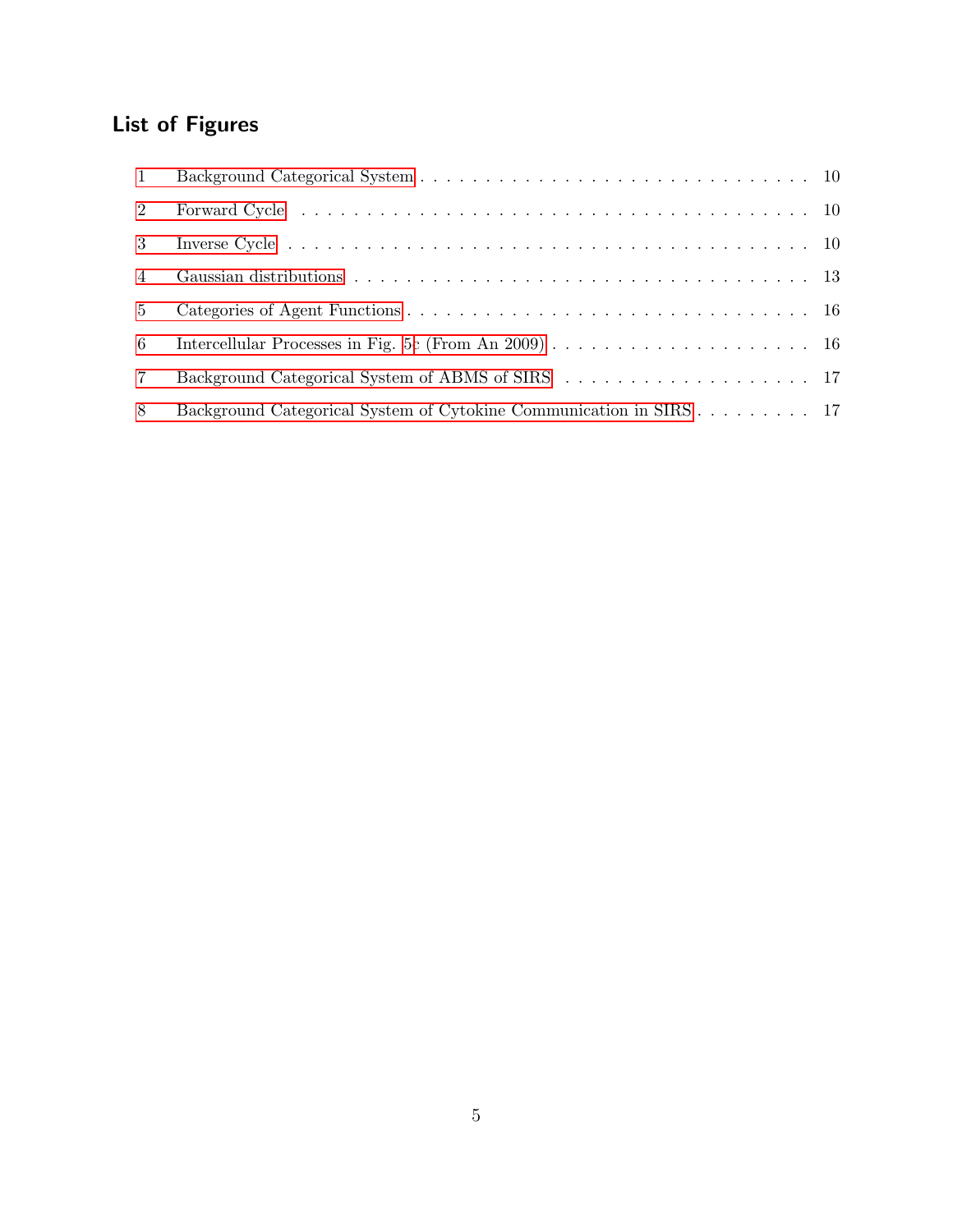## <span id="page-4-0"></span>1 Introduction

"Category theory has come to occupy a central position in contemporary mathematics and theoretical computer science, and is also applied to mathematical physics. Roughly, it is a general mathematical theory of structures and of systems of structures." – Stanford Encyclopedia of Philosophy [\[9\]](#page-17-0)

This paper attempts to provide a broad overview of the possible application of Category Theory to Agent-based Modeling and Simulation. The objective is to show the powerful, conceptual capability of this mathematical approach in abstracting identifiable, universal background categories from the interaction between patterned models (theories) and patterned data. The purpose of a categorical approach is in forming better understandings of these elements at many levels, along with their coupling, structure, behavior, and morphism within system contexts, particularly when the elements represent agents.

Nothing of great value in life is free. Indeed there is a hefty price to be paid in understanding the world in Category-Theoretic terms. Unfortunately, the only way to reach the concepts of a categorical paradigm - the cost - is to learn some of the language of Category Theory<sup>2</sup>, and practice the use of that language repeatedly. Once learned, however, the rewards are profound.

## <span id="page-4-1"></span>1.1 Category Theory

"Much of mathematics consists in calculating in various abstract theories, specifically interpreting one abstract theory into another, interpreting an abstract theory into a background to obtain a concrete category of structures, and transforming these structures in and among these categories."  $- F$ . William Lawvere [\[7,](#page-17-1) pg. 10]

Category Theory represents a universal mathematical formalism that may be used to describe the relations between the elements, their coupling, structure, behavior and morphism from various objects in one domain to related objects in a another co-domain. It is emergent from the primitive, set-theoretic concepts that it now subsumes. Category Theory provides a more complete foundation for many areas of scientific discourse - including mathematics, physics, topology and logic [\[3\]](#page-16-0). In any modeling and simulation activity, this conceptual and descriptive capability is fundamental, precisely because it allows us to relate models with some measurable, real-world phenomenon. This description may be categorized in two ways: A syntactic compatibility of the operations (names, function signatures, and interfaces), and a semantic compatibility of the behavior given the algorithmic logic inherent in syntax. The *composition*<sup>3</sup> of the syntactic objects with semantic interaction functions provides the domain focus of the system under investigation.

". . . these [compatibilities] are both important, although most work published as "type theory" has concentrated on the first aspect [syntax], whereas the latter aspect comes under the heading of "semantics" or "model checking"." - Anthony JH Simons [\[15,](#page-17-2) pg. 56]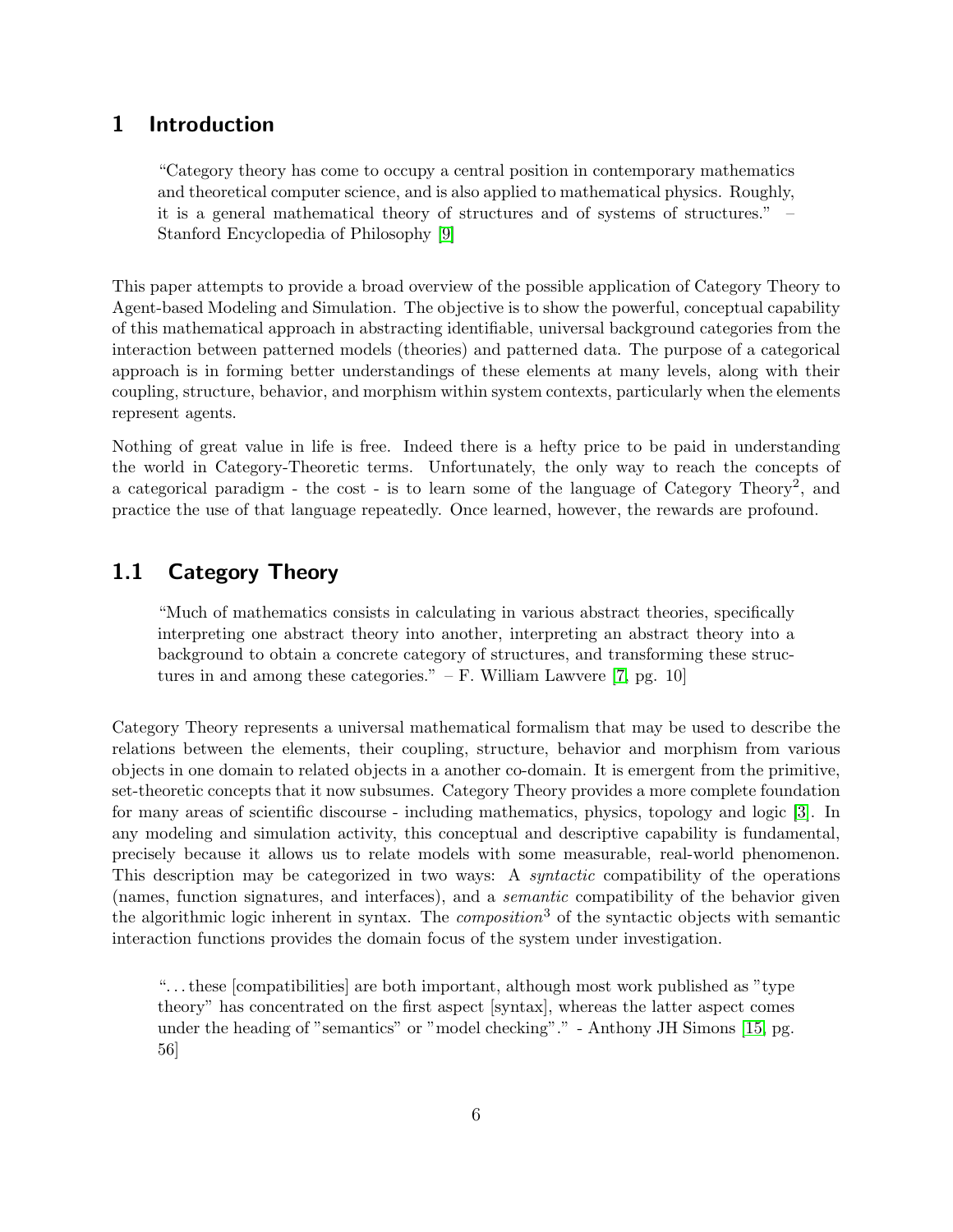Specifically, in the context that follows, the formalism resides in a universal, Bayesian background domain, a category we shall call  $U$  that probabilistically relates the domain of agent-based models with a domain of associated data. This spatio-temporally extended background category simultaneously represents different perspectives, ordered (or conditioned) by the logically structured knowledge content of information objects in time. Another way of characterizing the two domains is: Which domain do we believe contains the most knowledge or contains the most information [\[18\]](#page-18-0), at a certain places in time? Furthermore, to what extent can we believe in that belief?

For example, if we have a model we believe to be true a priori, and we are trying to predict data given certain parameters upon that model, the first categorical perspective is modeled by the forward functor, F, shown in Eq. [1.1,](#page-5-0) that relates the domain of model objects (theories), M to the the domain of expected, or predicted data values, D.

<span id="page-5-0"></span>
$$
F: \mathcal{M} \longrightarrow \mathcal{D} \tag{1.1}
$$

In Category Theory, this descriptive representation of the forward relationship,  $F$  is referred to as a functor, which may be defined as the *structure preserving*<sup>4</sup> category of functional mappings, f,  $\exists f \in F$  that relate model theory objects to data objects. The term *context* is that domain in which those objects are conceptualized, which may represent categories at different levels of abstraction.

The question arises: How did we come to believe in the model?

If we have data, but the model is unknown or uncertain, the inverse problem relates the domain of observed data values,  $\mathcal{D}$ , to the domain of possible model theories,  $\mathcal{M}$ , that might explain that data. This relationship is represented by:

<span id="page-5-1"></span>
$$
F': \mathcal{D} \longrightarrow \mathcal{M} \tag{1.2}
$$

Some readers will immediately recognize the above cycle of categorical perspectives from Inverse Theory. For those unfamiliar with the concepts of Inverse Theory, an accessible introduction may be found in Scales, Smith and Treitel [\[14\]](#page-17-3), upon which the following example is based. We propose that categorical Inverse Theory is the means of resolution analysis for categories of both linear and non-linear inverse problems [\[10\]](#page-17-4). The concepts and methods of resolution analysis as compared with numerical analysis will be explored in more detail in Section [1.2.2.](#page-9-2)

We will make extensive use of the fact that categories may have categories as their constituent objects.

The method outlined is a Category-Theoretic application of Inverse Theory that follows Tarantola  $[17]$  which defines a scientific study of a physically embodied system,  $\mathfrak{G}$ . We extend categorically  $G : \mathcal{G} \to \mathfrak{G}$ , consisting of the following steps:

- 1. Define a parameter space (a form of data domain),  $\chi$ , which we extend  $X : \chi \to \mathbb{R}$  that will describe the system and its elements.
- 2. Forward modeling, F, which we extend functorally as  $F: \mathcal{D} \to \mathcal{M}$ .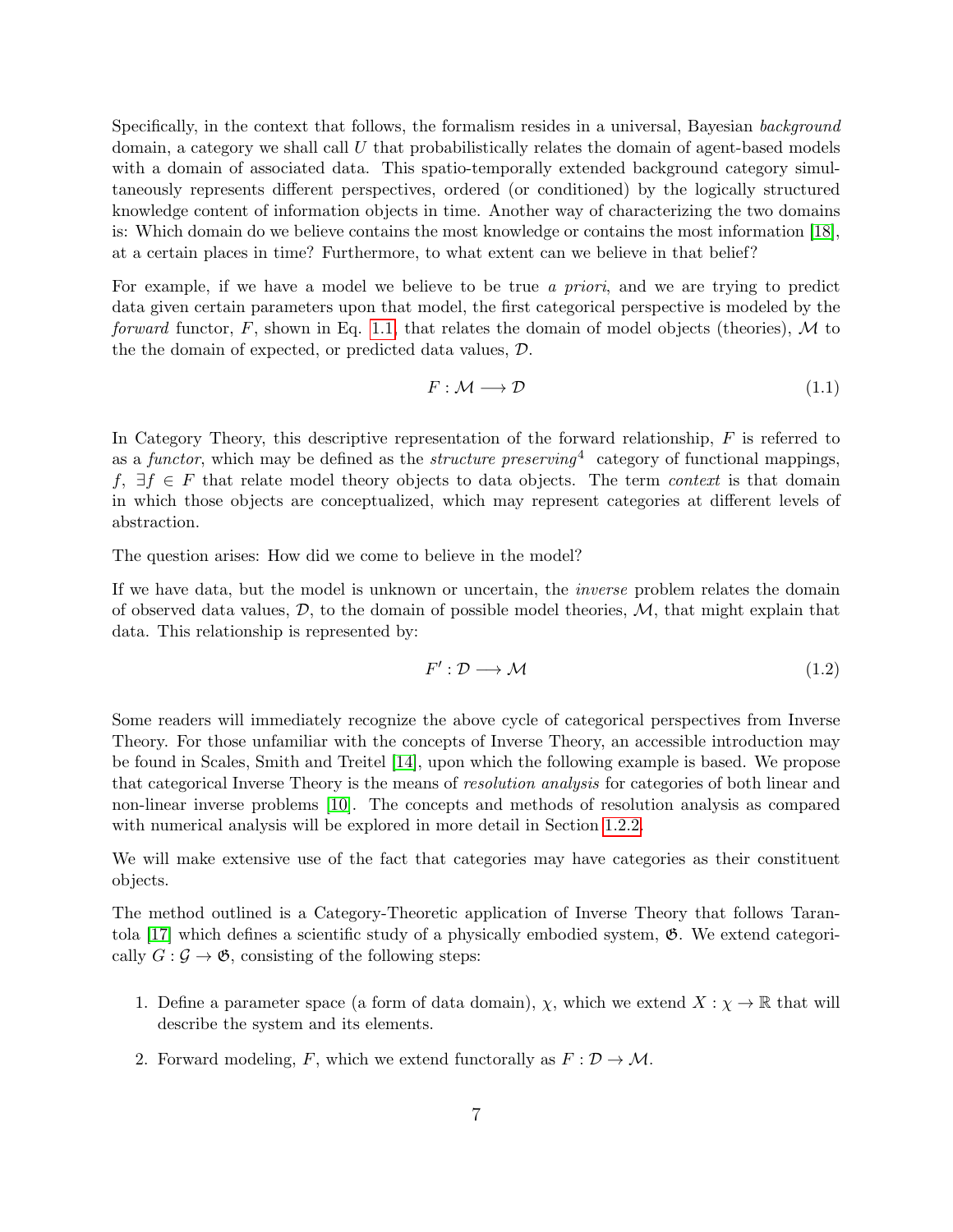3. Inverse modeling, F', which we extend functorally as  $F' : \mathcal{M} \to \mathcal{D}$ .

To which we add,

4. Categorization  $U: G \to \mathcal{C}$ , with U being a Bayesian background category, and C being a probabilistic, conceptual domain.

The parameter space describes the system elements parameters, including the n-polynomial shape of functional elements, in the following case a uni-variant function, f:

$$
y = f(x) = \sum_{i=0}^{n} w_i x^i
$$
 (1.3)

We now temporarily recast our knowledge from the categorical perspective into simple, functional, algebraic objects (non-categorical) terms, and as such define the forward problem as a system of  $equations<sup>5</sup>$ :

<span id="page-6-1"></span>
$$
\mathbf{d} = m + \epsilon \tag{1.4}
$$

where,

**d** represents data as a type-valued collection in the *range* of  $D$ ,

m represents a potential model, as a specific algorithm analogous to a functional program, and  $\epsilon$  represents error, being either a theoretical error (also known as a modeling or experimental error), or a random (noise) error within the data. Thus,  $\epsilon$  is part of our functor,  $F$ , above.

We may elect to parameterize the functions to understand their range of  $f \in F$  of m, explicitly with some parameter,  $x$ . The careful reader will recognize that the model object,  $m$  in the domain M, is now, itself, a co-domain category of of all functions  $f \in m$ , and x is now a type-value in a parameter space (a categorical domain),  $\chi$ .

$$
m = f(x), \ \exists x \in \chi \tag{1.5}
$$

And therefore by substitution:

<span id="page-6-0"></span>
$$
\mathbf{d} = f(x) + \epsilon \tag{1.6}
$$

Notice that as  $f(x) \to 0$ , then the relationship to any data is consistently caused by error! In reality, this system of data, models and errors is most often probabilistic, and each may be characterized by a probability from their associated probability densities,  $\rho$ .

- 1.  $\rho_{data}$
- 2.  $\rho_{model}$
- 3.  $\rho_{error}$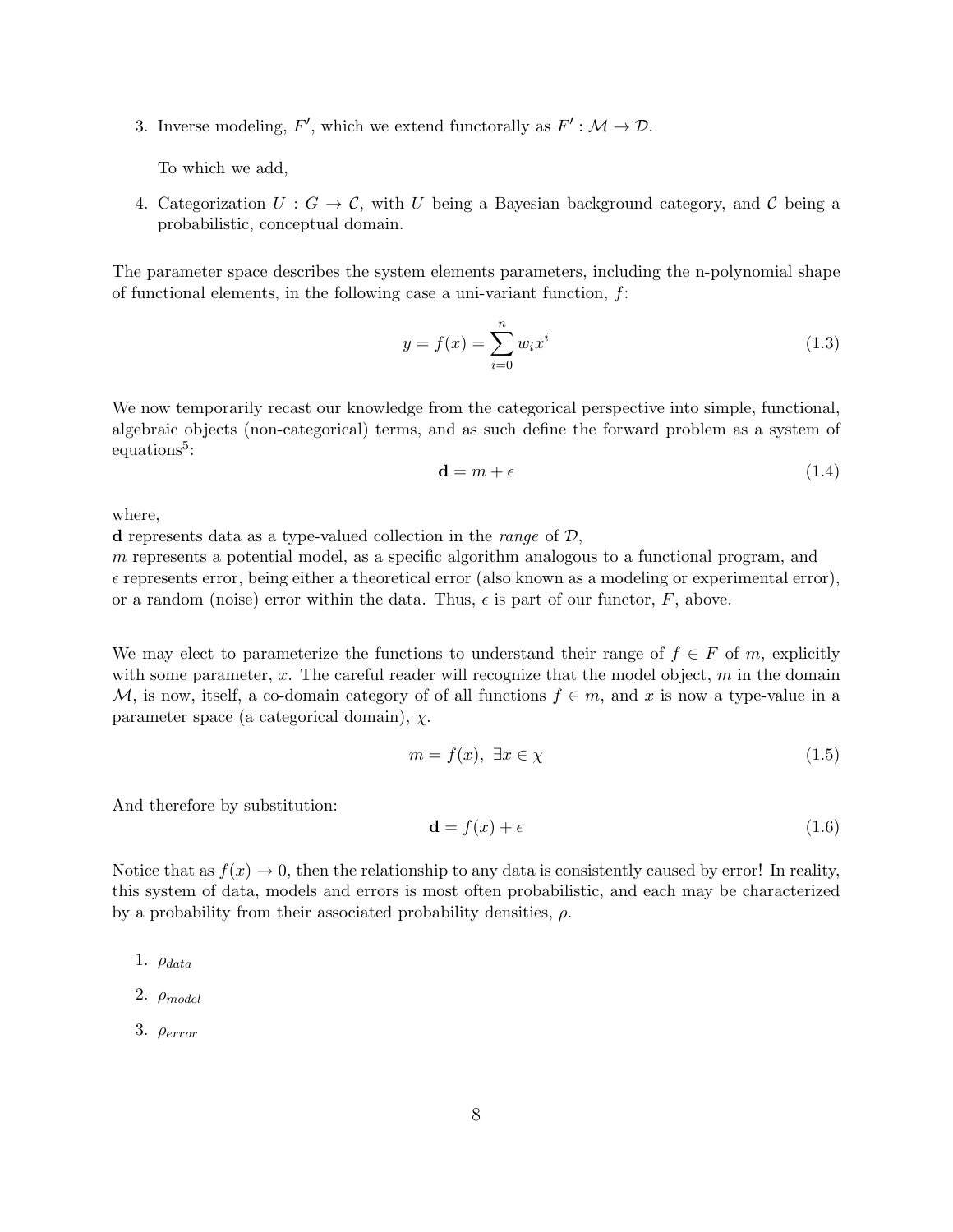Analyzing the contribution of error components in Eq. [1.12,](#page-7-0) we might start with an assumption given a variation on **d**, such that  $\mathbf{d} = (d_1, d_2, \dots, d_n)$  provided d is  $iid^6$ .

$$
\epsilon_{data} = N(a, \sigma^2) \tag{1.7}
$$

where,

 $\sigma^2$  is the variance of the data, and

a may be considered an estimate of the the mean of **d**, iff  $f(a) = N(\mu, \beta^2)$  in Eq. [1.8.](#page-7-1)

<span id="page-7-1"></span>
$$
\frac{n\bar{d}/\sigma^2 + \mu/\beta^2}{n/\sigma^2 + 1/\beta^2} \tag{1.8}
$$

where,

 $β<sup>2</sup>$ , the the variance of model, is evenly distributed around the mean, μ. If that is the case, then  $\bar{\mathbf{d}} = a$ , and the information that causes variance in the data is noise.

$$
\frac{1}{n/\sigma^2 + 1/\beta^2} \tag{1.9}
$$

The importance of the variance,  $\beta^2$ , is that as  $\beta \to 0$  it indicates the existence of stronger prior information that might be used to strengthen posterior information.

We may analyze data distributions to see if there is extant prior information in **d** 

$$
p(\mathbf{d}|m) = \exp\bigg[-\frac{1}{2\sigma^2} \sum_{i=1}^n (d_i - m)^2\bigg]
$$
 (1.10)

The answers to the inverse problem are always a probability distribution

$$
p(m|d) = \frac{p(d|m)p(m)}{p(d)}\tag{1.11}
$$

#### Bayes Theorem

Returning to our categorical perspectives of Eqs. [1.1](#page-5-0) and [1.2,](#page-5-1) it is important to note that these functors  $(F \text{ and } F')$  are not often isomorphic - meaning the functorial path that takes you from the model to the data is probably not the same path that takes you from the data back to model. This is referred to as inverse scattering caused by the interaction of probabilities. In other words, the conceptualization in Eq. [1.6](#page-6-0) is over-simplified, incomplete and ultimately misleading. Eq. [1.12](#page-7-0) is a more correct statement, representing the relationships at equilibrium, and at various distances from (thermodynamic) equilibrium.

<span id="page-7-0"></span>
$$
\mathbf{d} \rightleftarrows f(x) + \epsilon \tag{1.12}
$$

The subtlety emerges from a third, more universal perspective on the system of forward and inverse functors<sup>7</sup>. This universal background category is a generative, abstract system of functions of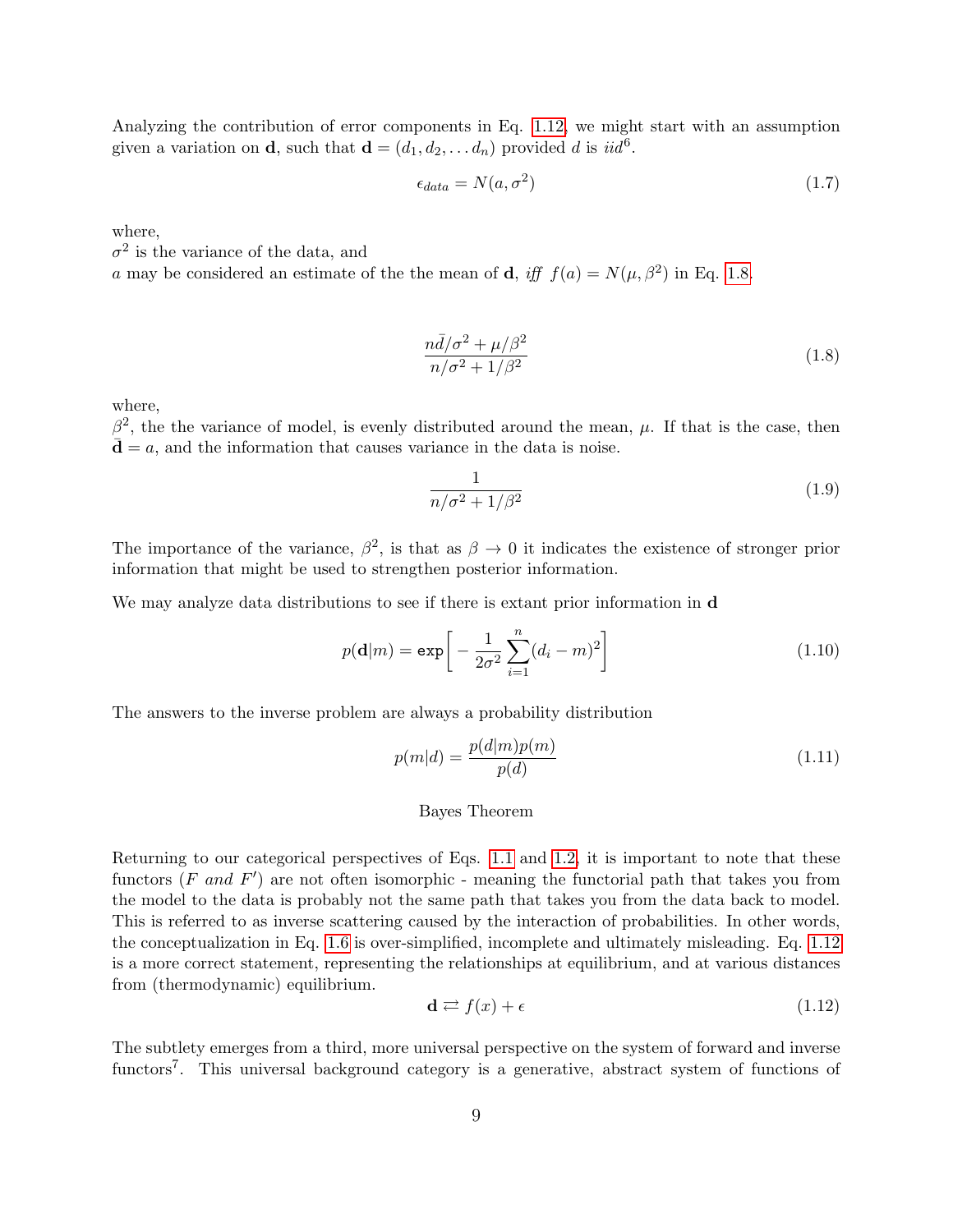

<span id="page-8-0"></span>Fig. 1: Background Categorical System



<span id="page-8-1"></span>Fig. 2: Forward Cycle Fig. 3: Inverse Cycle

<span id="page-8-2"></span>

models,  $m$ , and data values,  $d$ , from errors (more correctly, their probabilities,  $p$  derived from a probability density,  $\rho$ ), collectively categorized, U, that may be described and applied to a system of agent-based models and their data shown in Fig. [1.1.](#page-8-0)

"In mathematics, category theory deals in an abstract way with mathematical structures and relationships between them: it abstracts from sets and functions respectively to objects linked in diagrams by morphisms or arrows." – Wikipedia

In Section [1.3,](#page-10-1) we shall apply this abstraction to the mathematical structures and relationships of agents within a system context, in order to better understand and describe the behavior and morphism of agent objects.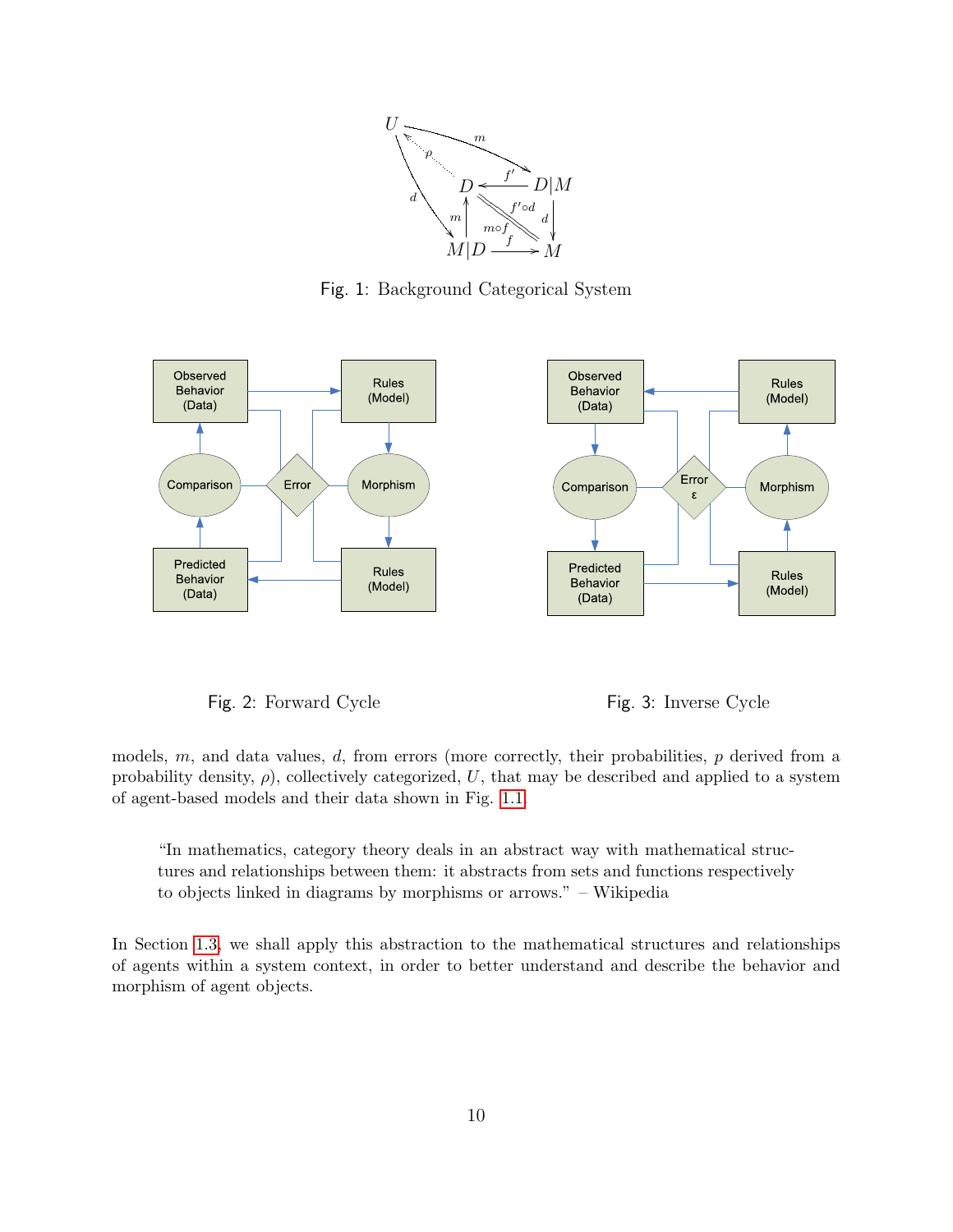## <span id="page-9-0"></span>1.2 Agents and Agent-based Models

Category Theory is also a representational form of computer software concepts<sup>8</sup> representing abstract mathematics. These concepts have a close and coherent relationship with certain functional programming languages such as Haskell or ML. But it also has interesting structural relations to LISP, Logo and Church's Lambda Calculus - even Swarm's Objective-C.

These relationships form the mathematical basis of computer science [\[13\]](#page-17-5). The purpose of these notes is to provide a context for understanding the paradigm of Category Theory and its ultimate relationship to Agent Based Modeling and Simulation (ABMS) through various functional programming activities - programming as descriptive of the behavior of agents. Furthermore, categories provide the classification mechanism for Types and Type Theory, taxonomies, and ontologies.

"[An] agent based model is a class of computational models for simulating the actions and interactions of autonomous agents (both individual or collective entities such as organizations or groups) with a view to assessing their effects on the system as a whole." – Wikipedia [\[1\]](#page-16-1)

Compare the conceptualization of agent-based models from the quotation above to the characterization by Dr. Gary An below:

"Therefore, ABMs are not "mathematical models" per se, being able to be subjected to formal analysis and "solved." Rather, the use of ABM falls into the category of "simulation science," in which computational analogs of real world systems are produced and used in a fashion similar to traditional experimental preparations." – Gary An, MD [\[2\]](#page-16-2)

In agent-based modeling, there are two important distinctions made in these perspectives that an agent-based modeler must be aware of.

#### <span id="page-9-1"></span>1.2.1 Functorial semantics

The first is the functorial aspect of agent-based models [\[7\]](#page-17-1). This is to say, we are not describing the functional behavior of one autonomous entity, but of the category of agents, being the totality of aspects of the agents, their structure, behavior, interaction, coupling and change (morphism), in time and space.

#### <span id="page-9-2"></span>1.2.2 Resolution Analysis

The second, and perhaps most important distinction, is the difference between traditional, numerical analysis upon those aspects, and the *resolution analysis*<sup>9</sup> made possible by category-theoretic Inverse Theory.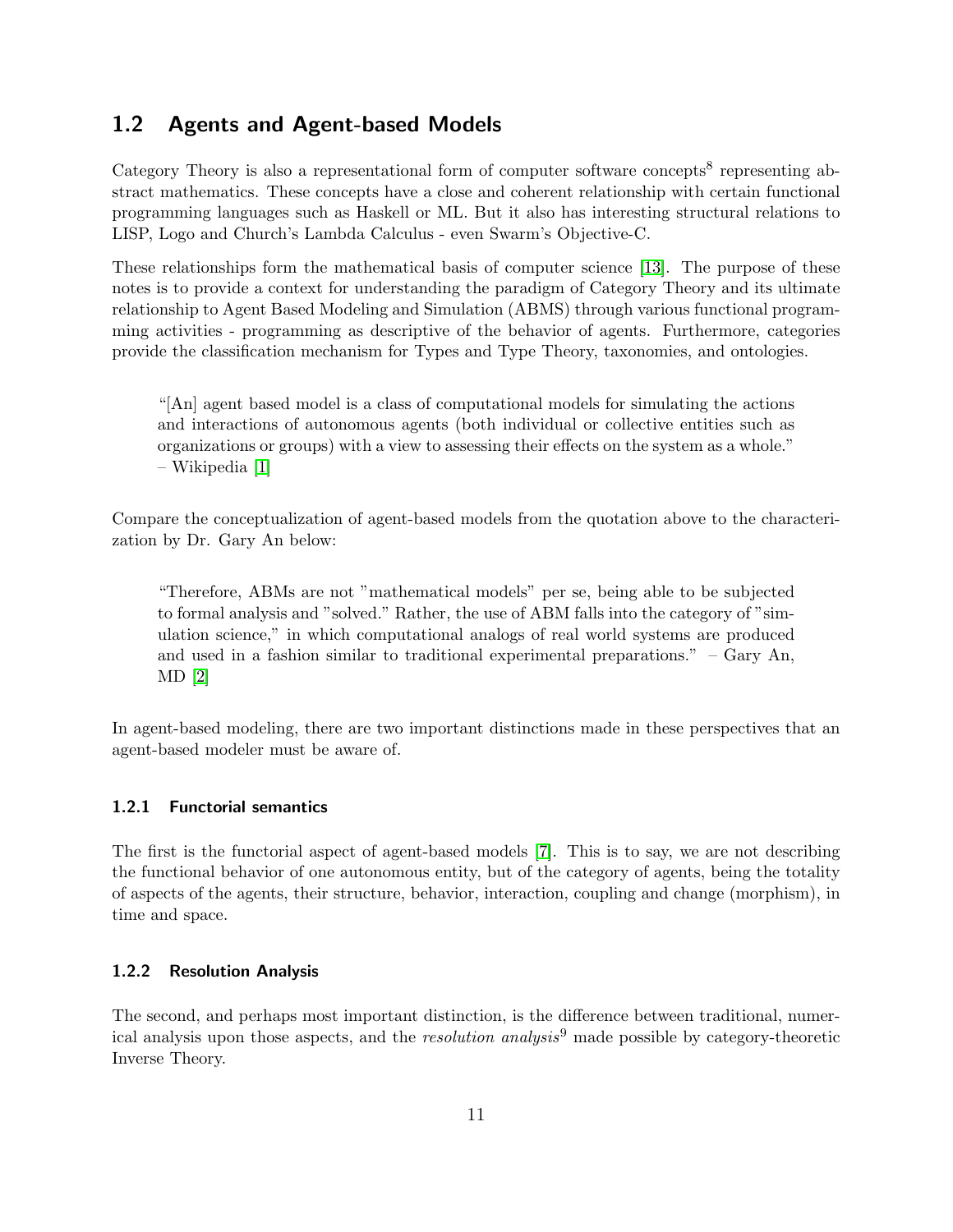In other words, in category-theoretic terms what does a range of solutions in one domain, along with their morphisms, tell us about the range of likely solutions in the co-domain? Moreover, what do these domains inform us about universal, background properties?

The category  $U$ , as has been mentioned earlier, is a category of knowledge consisting of a distribution of information objects, some of which are partially known, and some of which are unknown, a-priori. If nothing can be known from the prior information, then  $\rho \to \infty$  and any parametric value will yield an equally probable result. But even that possibility may be tested against a normally distributed function,  $\rho \mapsto u(0, 1)$ . As  $\rho \to 0$ , a deterministic certainty exists for a particular value.

#### <span id="page-10-0"></span>1.2.3 Selection of Agent-based Models from a Probability Density

Probability densities,  $\rho$ , have a characteristic shape generated by their probability density function. For the generalized Gaussian distribution shapes are generated by:

$$
f(x) = \frac{1}{\sqrt{2\pi\sigma^2}} e^{-\frac{(x - /mu)^2}{2\sigma^2}}
$$
(1.13)

where,

 $\mu$  is the zero-centered mean, and  $\sigma$  is the standard deviation.

When  $\sigma^2 = 1$ , the Gaussian shape is considered a normal distribution.

L is a frequentist likelihood function, that can be derived from the data and applied to the model by:

$$
L(\mathbf{x}) = \rho_{data}(f(\mathbf{x}))
$$

This may be applied to the probability distribution for each model by:

$$
\sigma_{model}(\mathbf{x}) = \rho_{model}(\mathbf{x}) L(\mathbf{x})
$$

### <span id="page-10-1"></span>1.3 Rationale for the Approach

ABMS seems to be a concrete, computational endeavor. Why would anyone propose an abstract, theoretical mathematical approach to ABMS? One might even ask: What does one have to do with the other?

Category Theory is a top-down approach from abstract concepts to concrete, real-world behavior. Agent based modeling and simulation is a bottom-up activity, from concrete phenomena exhibited by agents to their abstracted rules, called algorithms. It is precisely the resolution and refinement from the cycles of these two perspectives that allows us to abstract algorithms. Algorithms are a sequence of computational instructions (rules) that accurately represent the generative rules of agent behavior. The relationship between the algorithm and the observed behavior, while often closely coupled in non-interacting systems, becomes complex when (minimally) the number of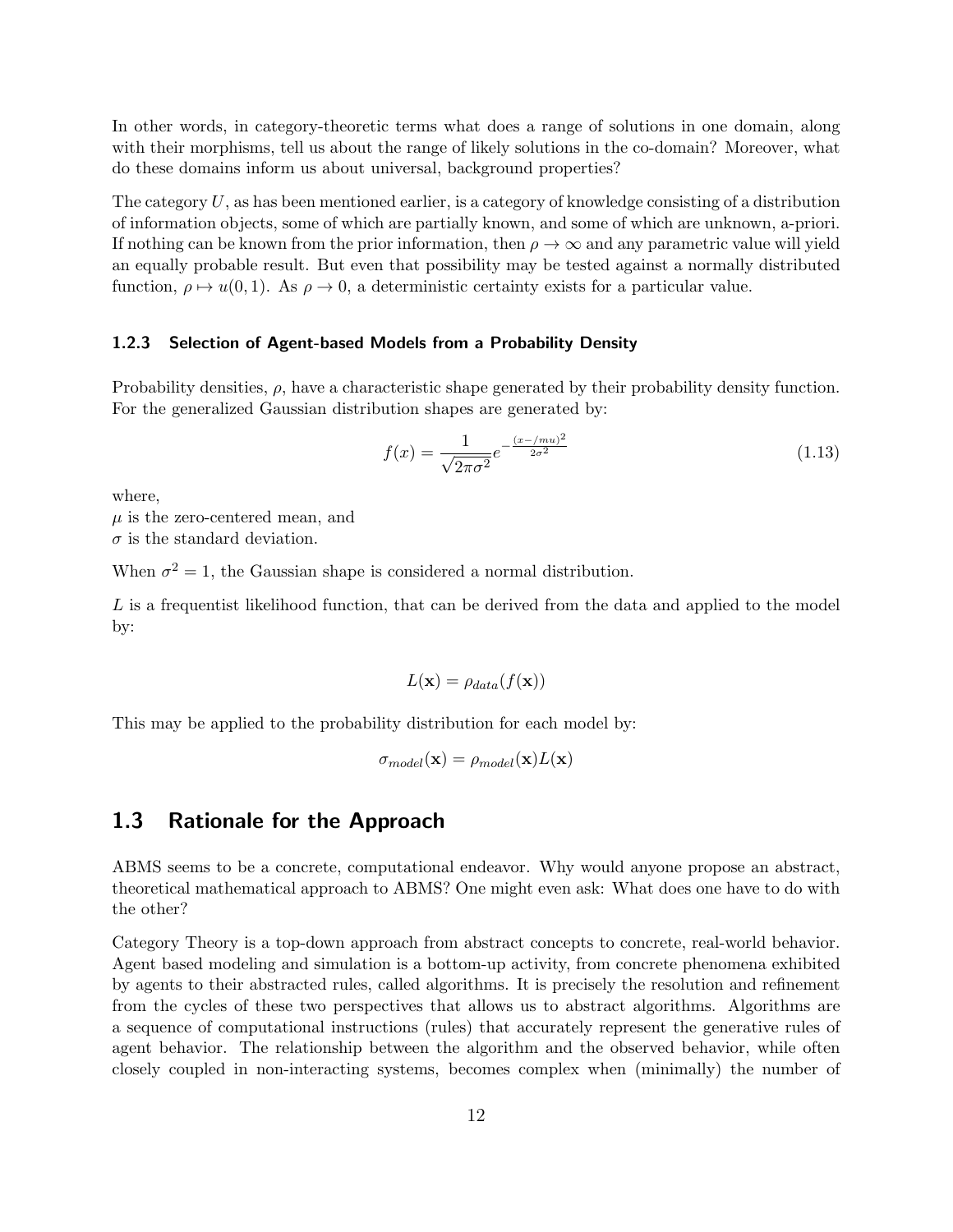

<span id="page-11-0"></span>Fig. 4: Gaussian distributions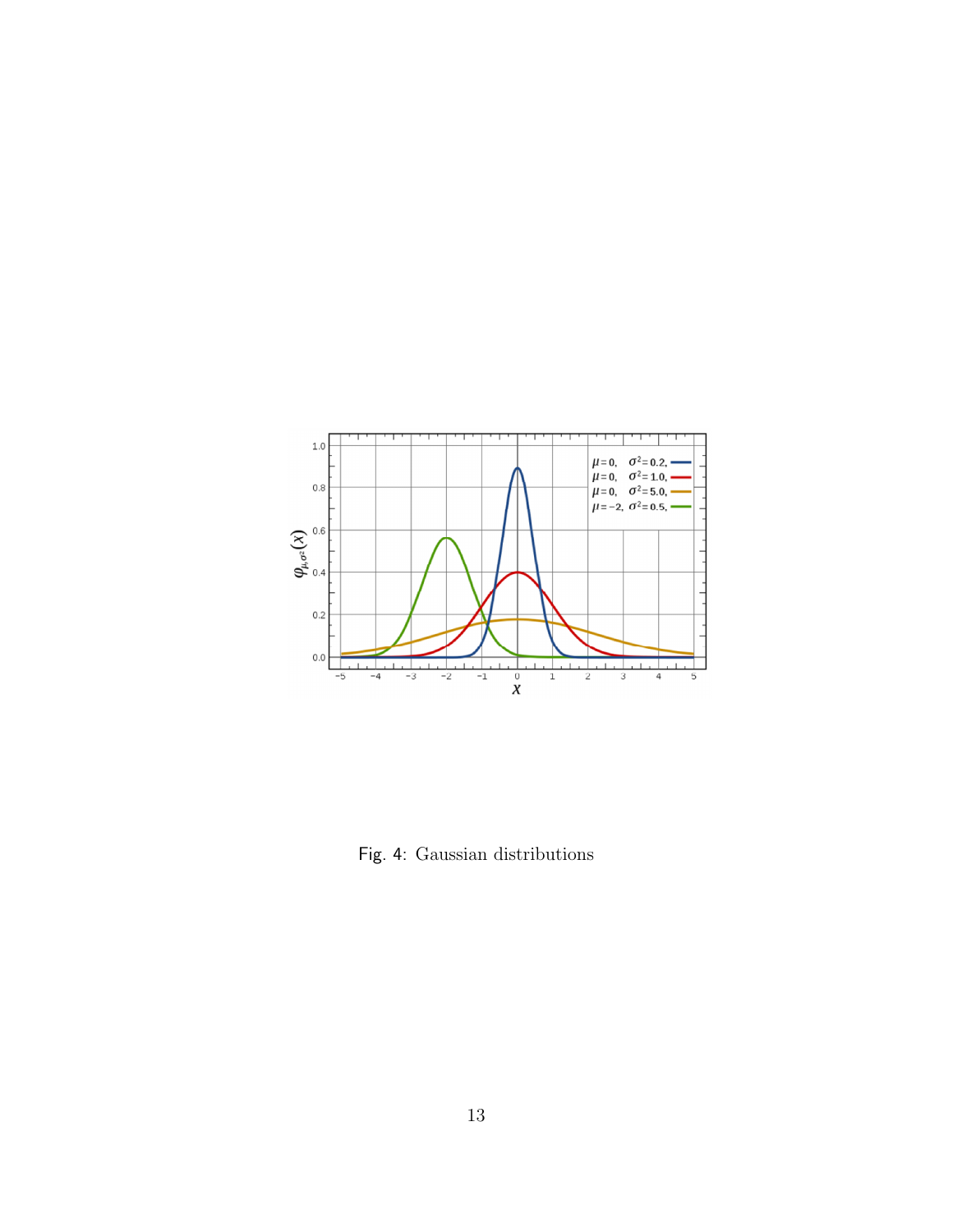coupled, interacting elements reaches 3, the autonomous behavior is non-linear, and the system is not at thermodynamic or informational equilibrium.

The complex nature of non-linearity (more correctly, highly non-Gaussian problems) yields to Metropolis - Monte Carlo sampling methods from the probability density,  $\rho$ , under the assumption that a random function from the pdf,  $\rho \in U(x^n)$ , is aperiodic and irreducible. The result asymptotically approaches (converges upon) the solution<sup>10</sup>, f as  $n \to \infty$ .

<span id="page-12-0"></span>
$$
f(x)^{n+1} = U(x^n) : \mathcal{D} \to \mathcal{M} \Rightarrow \rho \tag{1.14}
$$

where,

n is the number of sampled iterations.

"The fact of the matter is that category theory is an intensely computational subject, as all its practitioners well know. Categories themselves are the models of an essentially algebraic theory and nearly all the derived concepts are finitary and algorithmic in nature." – John Gray [\[13,](#page-17-5) Forward pg. 7]

Much like the methods described by Tarantola , above [1.1:](#page-5-1)

- 1. Collect a large number of models from the posterior probability density.
- 2. Compare all models in the sample with the aim of recognizing structures repeated in a large number of realizations. Alternatively, identify realizations which contain structures of particular interest to the application from which the inverse problem originates.
- 3. Compute the fractions of all realizations that contain the considered structures. The fractional occurrence of a structure approximates the posterior probability that the structure is present (per construction of the sample).

In other words, Category Theory minimally represents a complementary path with models of agents in the systematic study of agent-based systems. At a more fundamental level, the importance of a Category-Theoretic approach is that it enables a more complete, universal understanding of agents as "relevant entities", as described below:

"The conceptual clarity gained from a categorical understanding of some particular circumstance in mathematics enables one to see how a computation of relevant entities can be carried out for special cases. When the special case is itself very complex, as frequently is the case, then it is a tremendous advantage to know exactly what one is trying to do and in principle how to carry out the computation." – John Gray [\[13,](#page-17-5) Forward pg. 8]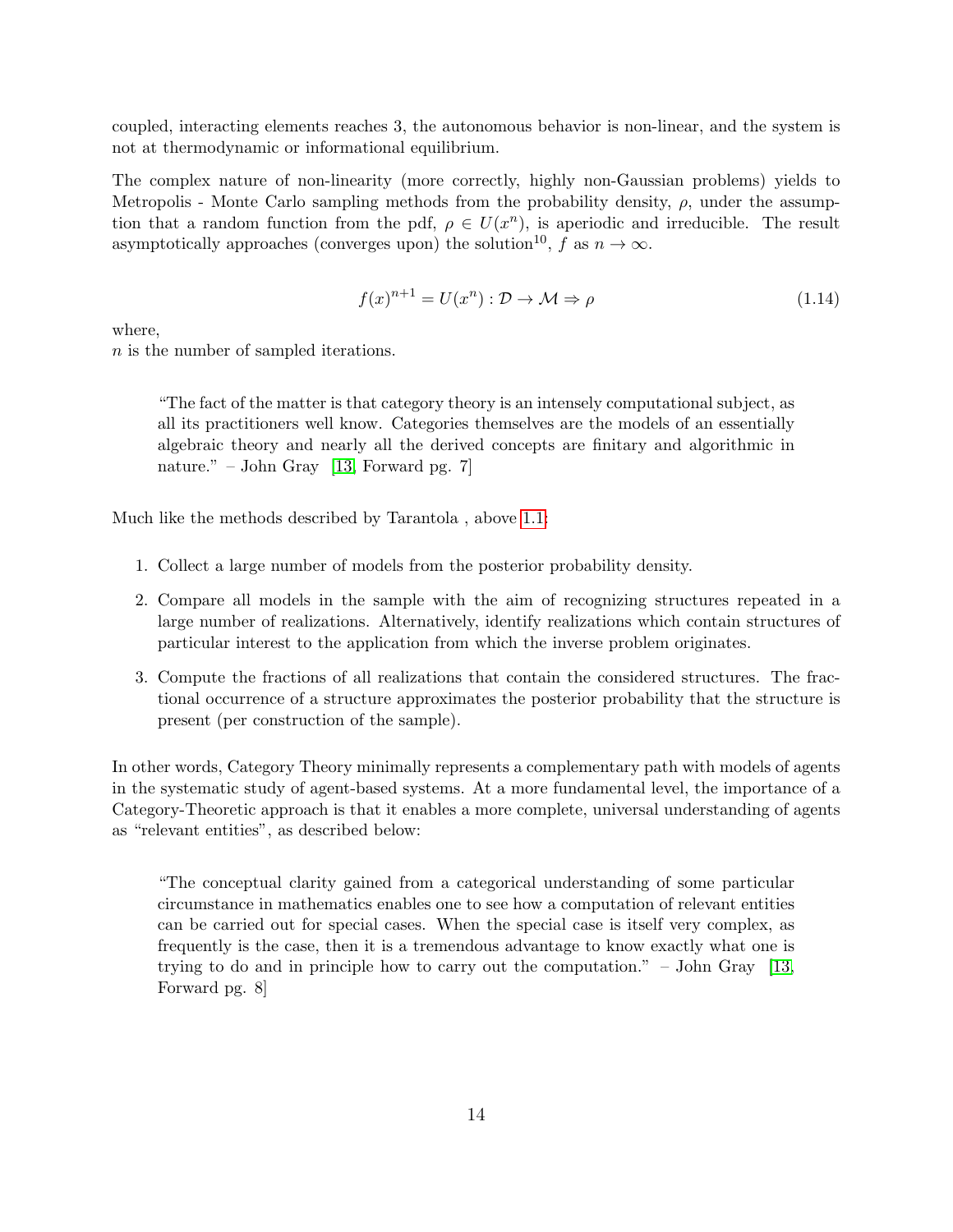## <span id="page-13-0"></span>2 Category Theory Applied to ABMS of SIRS

Systemic Inflammatory Response Syndrome (SIRS) is an emergent physiological response of the immune system that may lead to organ dysfunction, organ failure, and perhaps death. SIRS is often associated with the dynamics of infection, but not always.

The challenge in understanding SIRS is a categorical inverse problem. This is to say, in a living organism the model of the underlying phenomenon may only be inferred by existence and metrics of some number of other physiological phenomenon such as temperature, heart rate, respiration rate (tachypnea) and white blood cell count. Yet these have little direct relationship to the actual processes of intercellular cytokine communication from which SIRS emerges.

While omitting the specific details in this paper, we have applied a Category-Theoretic approach to a paper detailing the agent-based modeling and simulation of SIRS by Dr. Gary  $An^{11}$  [\[2\]](#page-16-2). An describes the use of agent-based modeling and simulation of the cellular interaction model based upon cytokine communication, the term cytokine communication being a category of various signaling molecules, seen in generality in Fig. [5](#page-14-1) [\[2\]](#page-16-2). It is precisely the myriad levels of agent abstraction from categories of intracellular processes, through categories of intercellular cytokine communication, categories of organ failure, to categories of agent-based models that might represent those phenomena that essential model theories can be formulated and tested.

"Therefore, to accomplish this goal, a very abstract means of organ support is modeled in the form of "supplementary oxygen." This function increases the amount of "oxy" that is able to be diffused through the pulmonary epithelial barrier and therefore available as systemic oxygenation. This is the qualitative equivalent of increasing the fraction of inspired oxygen, and therefore alveolar oxygen, and therefore can increase the partial pressure of oxygen diffused in the blood. It is qualitative in so much as there is no attempt to reproduce the dynamics of gas exchange . . . "

An's term "qualitative equivalent" describes the background category of all functional (process) objects characterized as agents that provide oxygen in support of organs.

Notice, too, that the expression of cytokines is emergent from categories of intracellular processes.

Agent-based Modeling and Simulation represents the universal background category of computation at myriad levels of abstraction, consisting of agents, algorithmic rules and interaction. From universal background categories, mathematical and algorithmic patterns may be applied abstractly to the special cases referred to by Gray in [\[13\]](#page-17-5).

These special cases are categorical patterns, and enable abstraction such as those presented in An's paper to be further abstracted and applied to other diverse domains. For example, the concepts of cytokine communication has been applied to agent-based models and simulations for security in wireless computer networks [\[12\]](#page-17-6).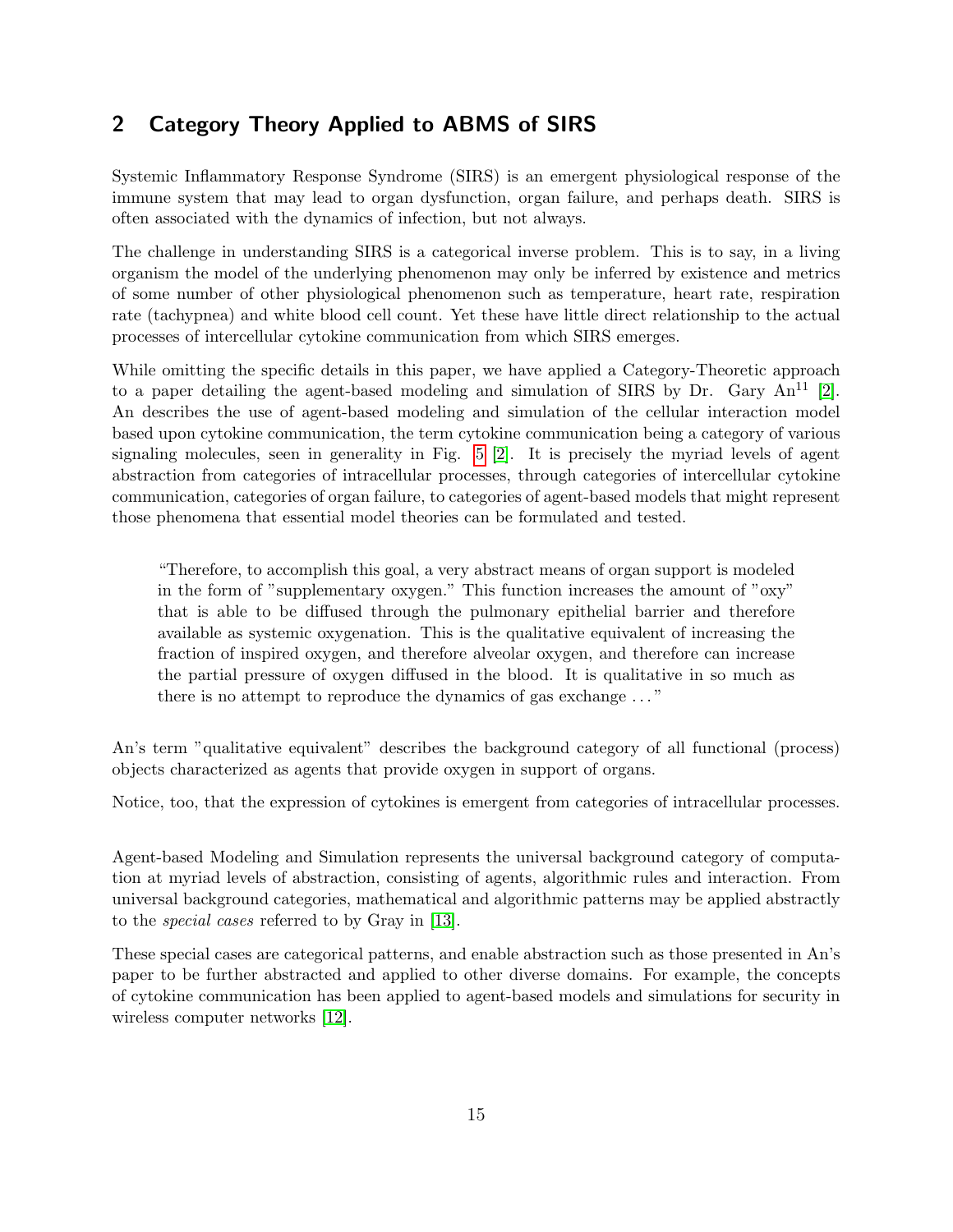

<span id="page-14-1"></span>Fig. 5: Categories of Agent Functions



<span id="page-14-2"></span>Fig. 6: Intercellular Processes in Fig. [5c](#page-14-1) (From An 2009)

## <span id="page-14-0"></span>3 Discussion

Agent-based modeling and simulations is a relatively recent technique of identifying patterns of emergent behavior in complex systems by the use of human or artificial intelligence. However, the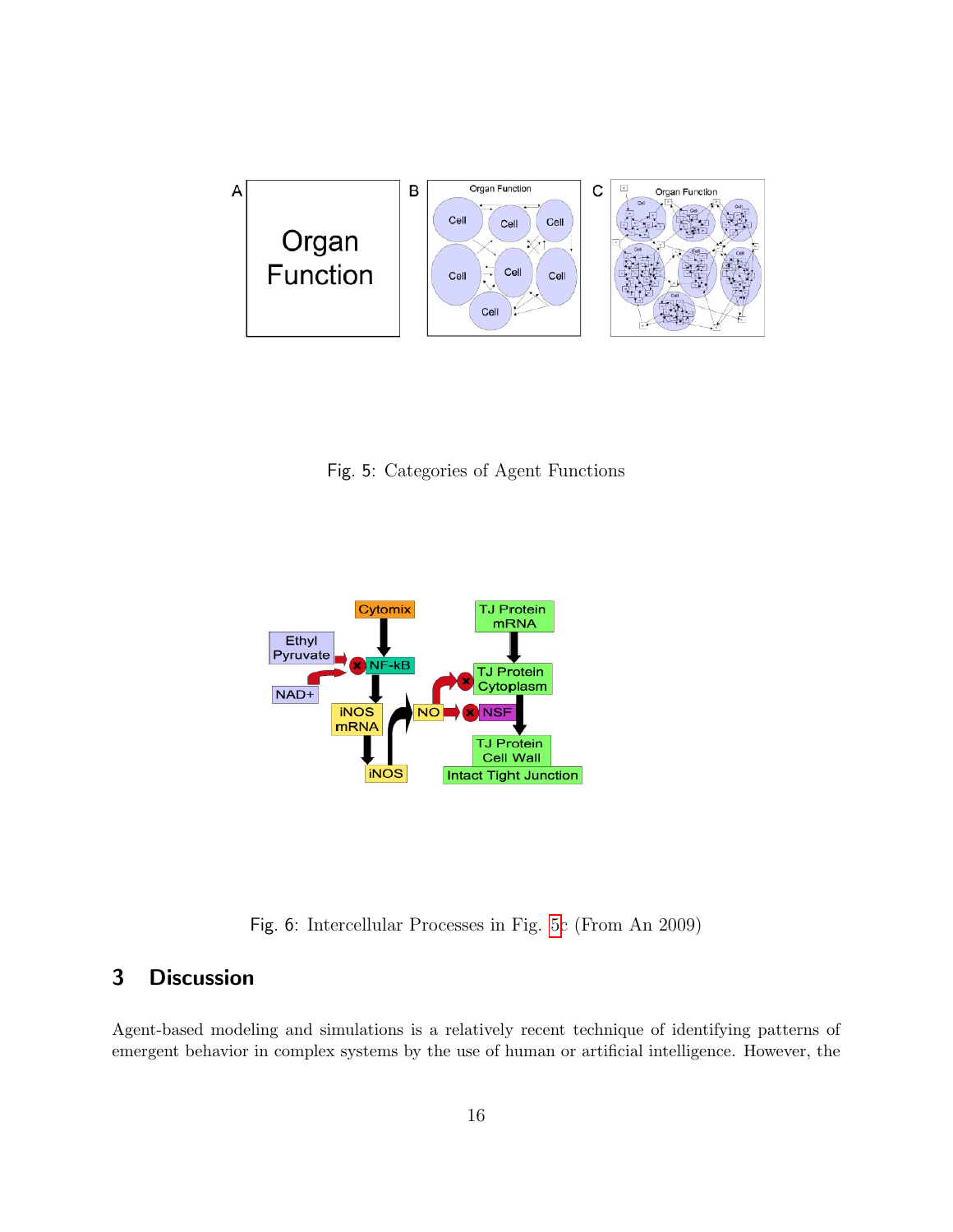

Fig. 7: Background Categorical System of ABMS of SIRS

<span id="page-15-0"></span>

<span id="page-15-1"></span>Fig. 8: Background Categorical System of Cytokine Communication in SIRS

connections to a scientific formalism allowing "separating the demonstrably false from the probably true" have been weak.

". . . the interpretation of [agent-based] simulations tends to be ad hoc, often with little theoretical justification. Related to this is the fact that there currently exists no universal formalism for describing specific emergent properties in multi-agent systems in terms of agent properties even though significant work has been done to formalise emergence, both from a multi-agent systems perspective . . . and from an information theoretic perspective  $\dots$ " – Chen Chih-chun [\[5\]](#page-17-7)

Chen proposes an information-theoretic formalism that may allow epistemological identification, that becomes more interesting when recast from Whitehead Processes into a Category-Theoretic understanding.

Using a Tarantola approach to model and hypothesis testing in a category-theoretic application of Inverse Theory, we propose the more robust formalism as described in this paper to computational Agent-based Modeling and Simulation.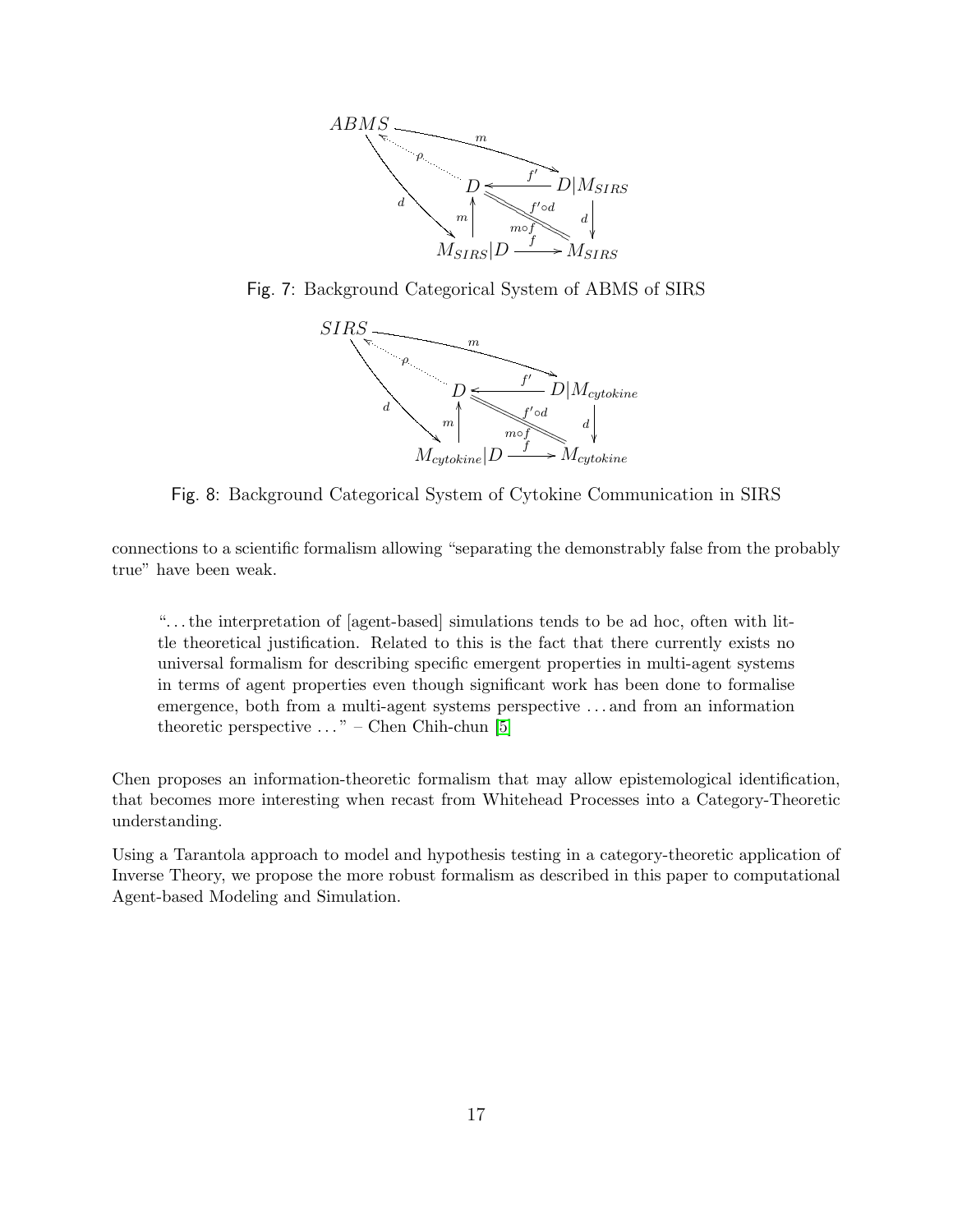## **Notes**

<sup>1</sup>For example, Stanford Encyclopedia of Philosophy states: "[Category Theory] is a general mathematical theory of structures and of systems of structures."

<sup>2</sup>For various, computational viewpoints of Category Theory, see Fokkinga [\[6\]](#page-17-8) or Stepanov & McJones [\[16\]](#page-18-2)

<sup>3</sup>Composition is a monoidal category of binary arithmetic operations defined in Category Theory

<sup>4</sup>The term *structure preserving* is used as a general case as preserving the semantics and syntax of the functional interaction. When the functor perfectly preserves the structure, it is referred to as a *faithful* functor. Likewise, when a functor loses some of its structural information, it is referred to as a *forgetful* functor.

<sup>5</sup>Notice that in Eq. [1.4,](#page-6-1) the model domain (the theory) is on the right-hand side of the equation, the co-domain is on the left-hand side, and the functor (in this case =) solely represents an equality isomorphism, but categorically could represent any comparator

 ${}^{6}$ The term *iid* refers to independent, identically distributed random variables.

 ${}^{7}U$  represents the background category referenced by Lawvere in [1.1.](#page-4-1)

<sup>8</sup>See Stepanov & McJones [\[16\]](#page-18-2) as put forward in Stepanov & McJones [\[16\]](#page-18-2) for an interesting definition of a concept.

<sup>9</sup>The term resolution in inverse theory embraces the ability of an inversion method to reveal structures in the true model, using the given data. "In probabilistic, sample-based analysis of highly non-linear inverse problems, resolution analysis and uncertainty analysis are inseparable, and the combined investigation is simply termed resolution analysis." [\[10,](#page-17-4) pg. 23]

<sup>10"</sup> The term *asymptotically* means in this case that the set of points  $x_1, \ldots, x_n$  visited in n successive steps by the algorithm Eq. [1.14](#page-12-0) converges towards a sample of f as n goes to infinity." Mosegaard [\[11\]](#page-17-9)

 $11$  Figures used with permission of author under Creative Commons License 3.0 US.

## **References**

- <span id="page-16-1"></span>[1] Agent-based Model, WWW - Wikipedia, Last retrieved May 29, 2010 at: [http://en.wikipedia.org/wiki/Agent-based\\_model](http://en.wikipedia.org/wiki/Agent-based_model).
- <span id="page-16-2"></span>[2] Gary An M.D., Introduction of an agent-based multi-scale modular architecture for dynamic knowledge representation of acute inflammation, Theoretical Biology and Medical Modelling 5 (2009), no. 11.
- <span id="page-16-0"></span>[3] John Baez and Mike Stay, *Physics, Topology, Logic and Computation: A Rosetta Stone*, Tech. report, University of California, Riverside, CA 92521 US, March 2008, Last retrieved from: <http://math.ucr.edu/home/baez/rosetta.pdf>.
- [4] Richard Blute and Philip Scott, Category Theory for Linear Logicians, Tech. report, University of Ottawa, Ottawa, Ontario, K1N 6N5 CAN, September 10 2003,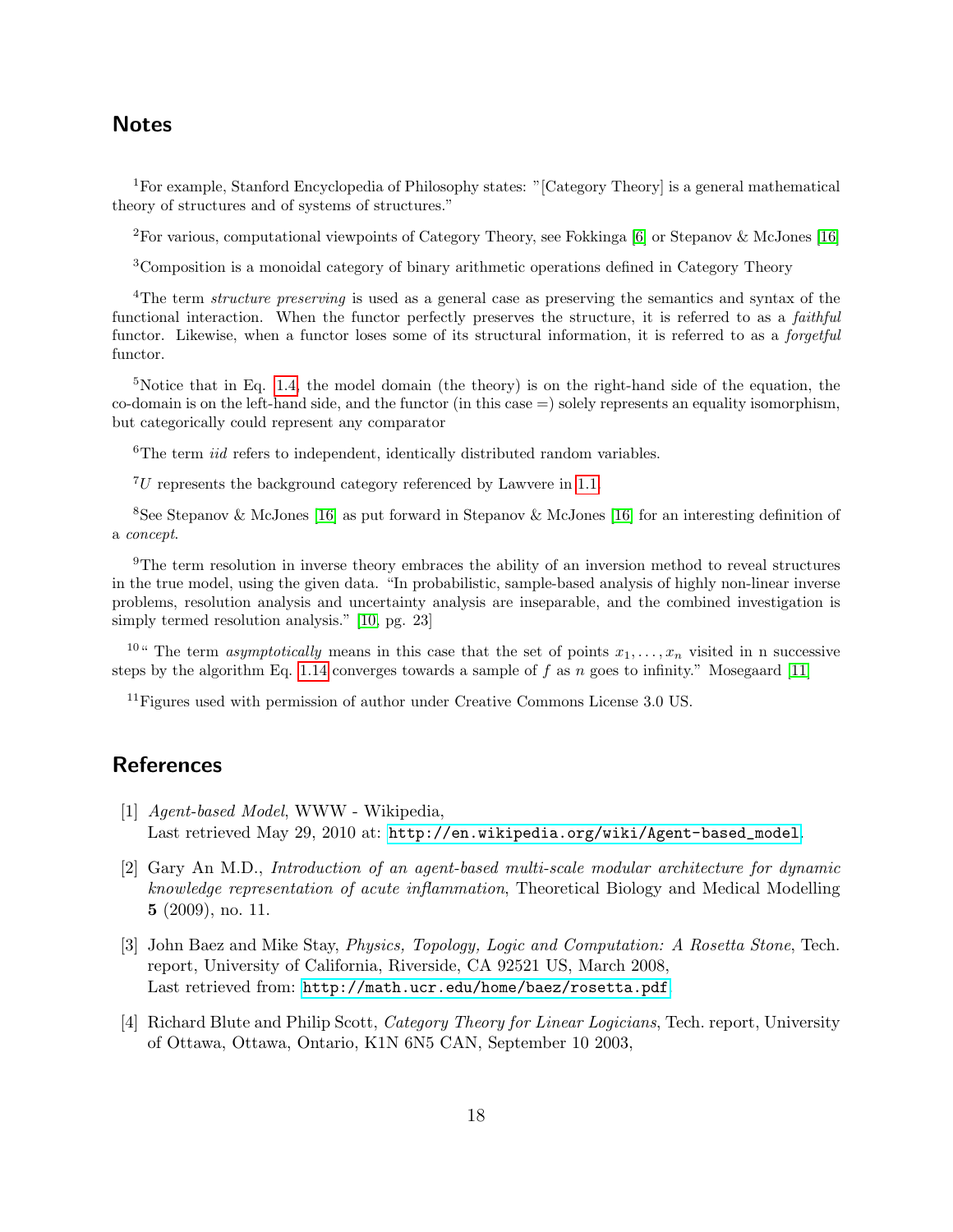Last retrieved June 1, 2010 from: [http://www.site.uottawa.ca/~phil/papers/catsurv.](http://www.site.uottawa.ca/~phil/papers/catsurv.web.pdf) [web.pdf](http://www.site.uottawa.ca/~phil/papers/catsurv.web.pdf).

<span id="page-17-7"></span>[5] Chih-chun Chen, A Process Interpretation of Agent-based Simulation and its Epistemological Implications, Tech. report, University College London, Dept. of Computer Science, March 1 2008,

Last retrieved June 1, 2010 from: [http://www.ia-cap.org/pdf/](http://www.ia-cap.org/pdf/GoldbergAwardChenPresentation.pdf) [GoldbergAwardChenPresentation.pdf](http://www.ia-cap.org/pdf/GoldbergAwardChenPresentation.pdf).

- <span id="page-17-8"></span>[6] Maarten M. Fokkinga, A Gentle Introduction to Category Theory - A Computational Approach, Tech. report, University of Twente, Enschede, NL, June 1992.
- <span id="page-17-1"></span>[7] F. William Lawvere, Functorial Semantics of Algebraic Theories, PhD Thesis, Columbia University, New York, NY US, 1963, 1968, Author comments: Copyright 2004 Last retrieved 26 May 2010 from: [http://www.tac.mta.ca/tac/reprints/articles/5/tr5.](http://www.tac.mta.ca/tac/reprints/articles/5/tr5.pdf) [pdf](http://www.tac.mta.ca/tac/reprints/articles/5/tr5.pdf).
- [8] Charles M. Macal and Michael J. North, Introduction to Agent-based Modeling and Simulation, PowerPoint<sup>TM</sup>presentation, November 29 2006, Last retrieved June 1, 2010 from [http://citeseerx.ist.psu.edu/viewdoc/summary?doi=](http://citeseerx.ist.psu.edu/viewdoc/summary?doi=10.1.1.99.985) [10.1.1.99.985](http://citeseerx.ist.psu.edu/viewdoc/summary?doi=10.1.1.99.985).
- <span id="page-17-0"></span>[9] Jean-Pierre Marquis, Category Theory, WWW, February 2010, Last retrieved May 30, 2010 at: <http://plato.stanford.edu/entries/category-theory/>.
- <span id="page-17-4"></span>[10] Klaus Mosegaard, Resolution Analysis of general inverse problems through inverse Monte Carlo sampling, Inverse Problems 14 (1998), 405–426.
- <span id="page-17-9"></span>[11] , Monte Carlo Analysis of Inverse Problems, J & R Frydenberg A/S Københavns Universitet (Copenhagen University), Copenhagen, DK, 2006.
- <span id="page-17-6"></span>[12] Mahira Mowjoon, Johnson Agbinya, and Zenon Chackzo, Replicating Cytokines in Modelling Signal Exchange between Nodes in Wireless Mesh Networks, vol. 1, International MultiConference of Engineers and Computer Scientists (IMECS 2009), March 18 - 20 2009, Last retrieved June 1, 2010 at: [http://www.iaeng.org/publication/IMECS2009/](http://www.iaeng.org/publication/IMECS2009/IMECS2009_pp315-318.pdf) [IMECS2009\\_pp315-318.pdf](http://www.iaeng.org/publication/IMECS2009/IMECS2009_pp315-318.pdf).
- <span id="page-17-5"></span>[13] David E. Rydeheard and Rod M. Burstall, Computational Category Theory, Prentice Hall International (UK) Ltd., Hertfordshire, UK, 1988, Last retrieved March 3, 2010 from: [http://www.cs.man.ac.uk/~david/categories/book/](http://www.cs.man.ac.uk/~david/categories/book/book.pdf) [book.pdf](http://www.cs.man.ac.uk/~david/categories/book/book.pdf).
- <span id="page-17-3"></span>[14] John Scales, Martin Smith, and Sven Treitel, Introductory Geophysical Inverse Theory, Samizdat Press, Golden, CO US, 2001, Last retrieved from: <http://acoustics.mines.edu/~jscales/gp605/snapshot.pdf>.
- <span id="page-17-2"></span>[15] Anthony J. H. Simons, The Theory of Classification, Part 1: Perspectives on Type Compatibility, Journal of Object Technology 1 (2002), no. 1,  $55 - 61$ .